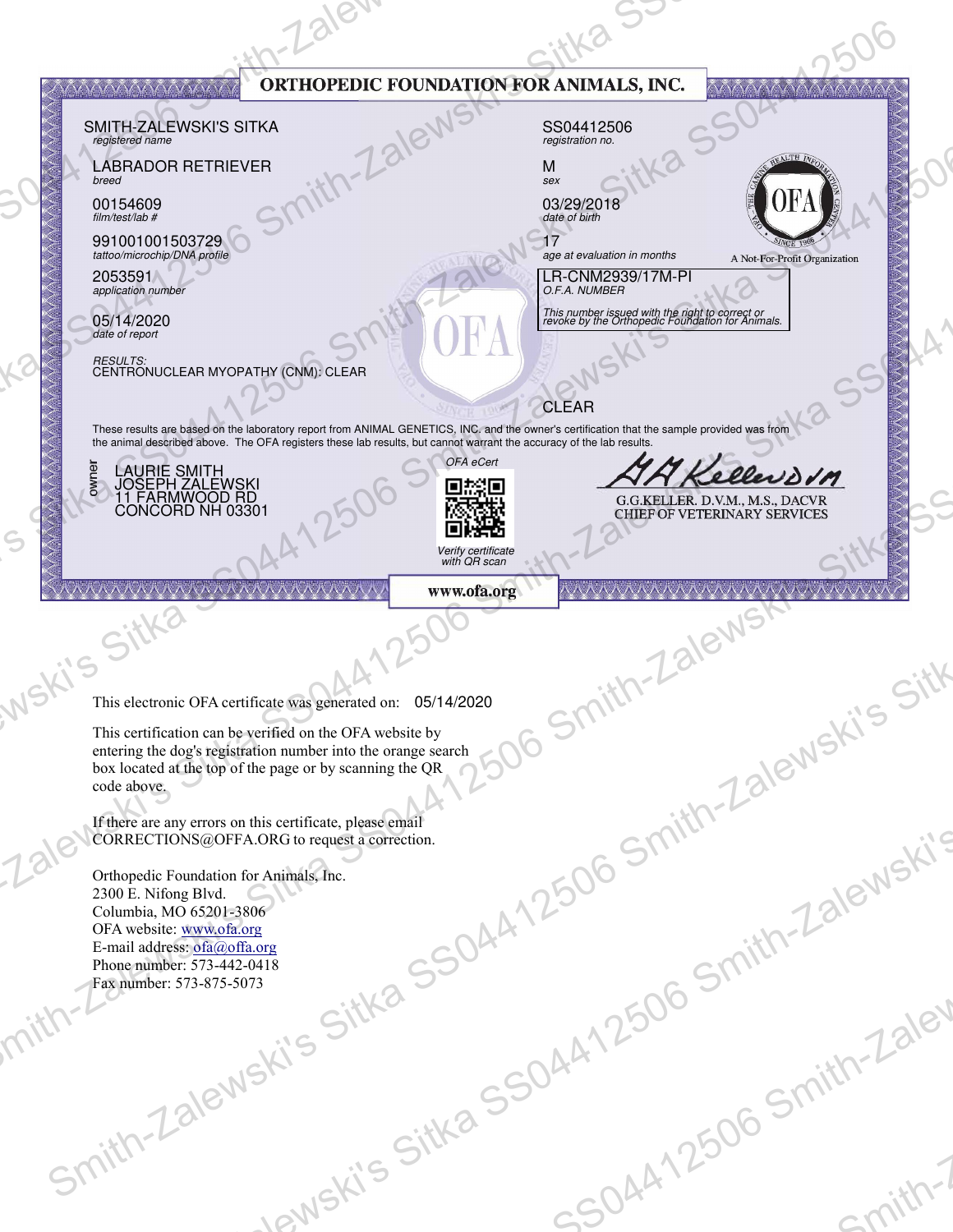|                                                             | AVAVAVAVAVAVAV V V V VAVAV<br>SMITH-ZALEWSKI'S SITKA<br>registered name<br><b>LABRADOR RETRIEVER</b><br>breed<br>00154609<br>film/test/lab #<br>991001001503729<br>tattoo/microchip/DNA profile<br>2053591<br>application number<br>05/14/2020<br>date of report<br>RESULTS:<br>CYSTINURIA (CY): TYPE 1A CLEAR/NORMAL<br>These results are based on the laboratory report from ANIMAL GENETICS, INC. and the owner's certification that the sample provided was from<br>the animal described above. The OFA registers these lab results, but cannot warrant the accuracy of the lab results. |                          |                                                                             | ORTHOPEDIC FOUNDATION FOR ANIMALS, INC.<br>SS04412506<br>registration no.<br>M<br>sex<br>03/29/2018<br>date of birth<br>age at evaluation in months<br>LR-CY279/17M-PI<br>O.F.A. NUMBER<br>This number issued with the right to correct or<br>revoke by the Orthopedic Foundation for Animals.<br><b>TYPE 1A CLEAR/NORMAL</b> | <b>ATA ATA ATA ATA ATA</b><br>A Not-For-Profit Organization                     |                        |
|-------------------------------------------------------------|----------------------------------------------------------------------------------------------------------------------------------------------------------------------------------------------------------------------------------------------------------------------------------------------------------------------------------------------------------------------------------------------------------------------------------------------------------------------------------------------------------------------------------------------------------------------------------------------|--------------------------|-----------------------------------------------------------------------------|-------------------------------------------------------------------------------------------------------------------------------------------------------------------------------------------------------------------------------------------------------------------------------------------------------------------------------|---------------------------------------------------------------------------------|------------------------|
| $\mathsf{S}% _{M_{1},M_{2}}^{\alpha,\beta}(\mathbb{R}^{N})$ | LAURIE SMITH<br>JOSEPH ZALEWSKI<br>11 FARMWOOD RD<br>CONCORD NH 03301<br>š<br><b>AAAAAAAAA</b>                                                                                                                                                                                                                                                                                                                                                                                                                                                                                               | AA A A A A A A A A A A A | OFA eCert<br>D総局<br>磁磁<br>Verify certificate<br>with QR scan<br>www.ofa.org | VAAAAAA                                                                                                                                                                                                                                                                                                                       | AA Kellevorn<br>G.G.KELLER. D.V.M., M.S., DACVR<br>CHIEF OF VETERINARY SERVICES |                        |
| vi'S                                                        | C<br>This electronic OFA certificate was generated on: 05/14/2020<br>This certification can be verified on the OFA website by<br>entering the dog's registration number into the orange search<br>box located at the top of the page or by scanning the QR<br>code above.                                                                                                                                                                                                                                                                                                                    |                          |                                                                             |                                                                                                                                                                                                                                                                                                                               | Smith-Zalewski's Sitk                                                           |                        |
|                                                             | If there are any errors on this certificate, please email<br>CORRECTIONS@OFFA.ORG to request a correction.<br>Orthopedic Foundation for Animals, Inc.<br>2300 E. Nifong Blvd.<br>Columbia, MO 65201-3806<br>OFA website: www.ofa.org<br>E-mail address: ofa@offa.org<br>Phone number: 573-442-0418<br>Fax number: 573-875-5073                                                                                                                                                                                                                                                               |                          |                                                                             | .7506:                                                                                                                                                                                                                                                                                                                        | < 06 Smith-Zalewski's                                                           |                        |
|                                                             | $S_{U}$                                                                                                                                                                                                                                                                                                                                                                                                                                                                                                                                                                                      | Jewski's                 | - alewski's Sitka SSOAn<br>Wa SSO4-                                         | SOAATL                                                                                                                                                                                                                                                                                                                        | - Smith-'                                                                       | <b>13lev</b><br>spitt? |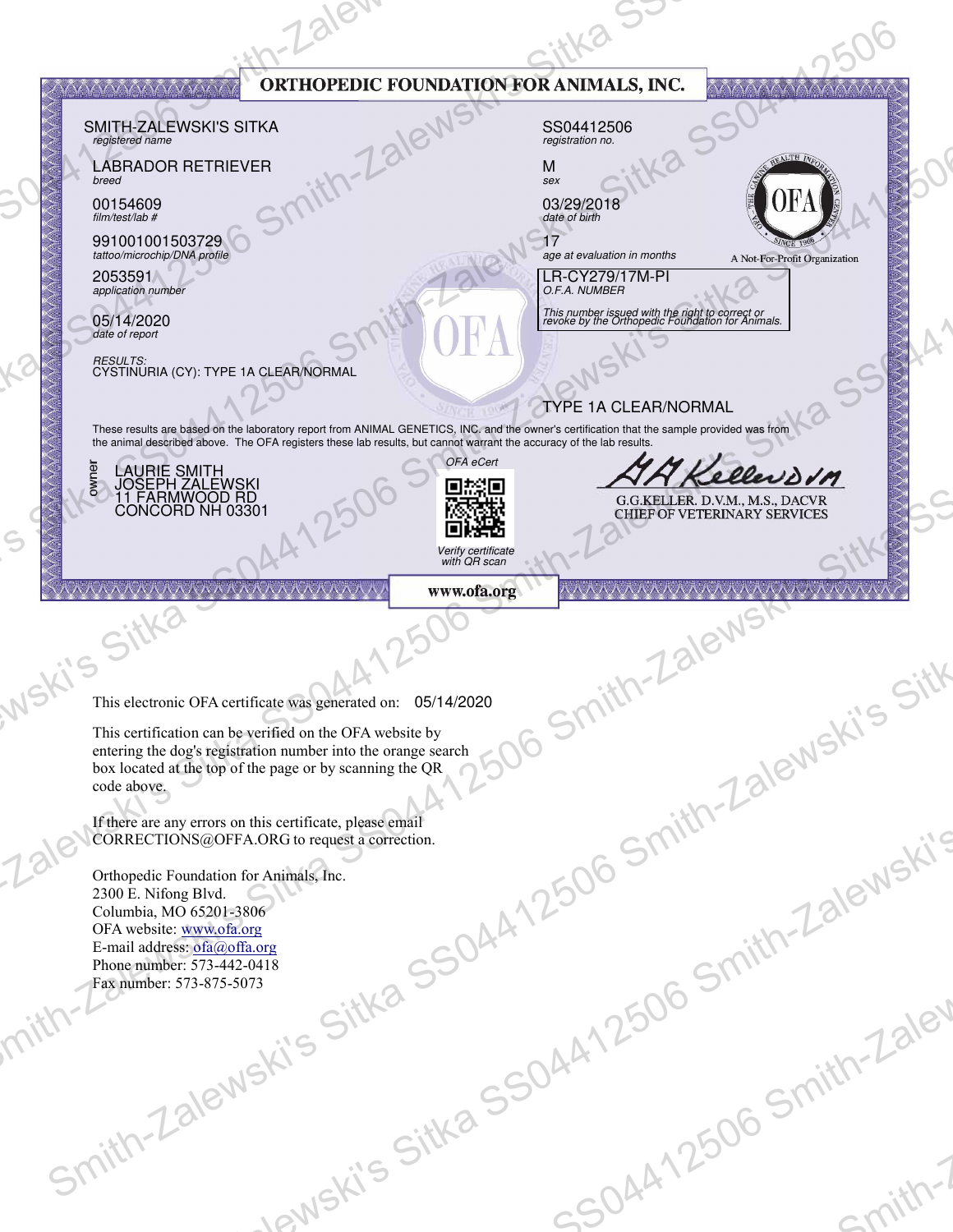|                                                                     | AVAVAVAVAVAVAV V V V VAVAV<br>SMITH-ZALEWSKI'S SITKA<br>registered name<br><b>LABRADOR RETRIEVER</b><br>breed<br>00154609<br>film/test/lab #<br>991001001503729<br>tattoo/microchip/DNA profile<br>2053591<br>application number<br>05/14/2020<br>date of report<br>RESULTS:<br>D LOCUS (DL): DD - NORMAL/CLEAR. Does not carry the d gene<br>These results are based on the laboratory report from ANIMAL GENETICS, INC. and the owner's certification that the sample provided was from<br>the animal described above. The OFA registers these lab results, but cannot warrant the accuracy of the lab results.<br>LAURIE SMITH<br>JOSEPH ZALEWSKI<br>11 FARMWOOD RD<br>CONCORD NH 03301<br>š |                          | OFA eCert<br>D総局<br>磁磁                            | ORTHOPEDIC FOUNDATION FOR ANIMALS, INC.<br>SS04412506<br>registration no.<br>M<br>sex<br>03/29/2018<br>date of birth<br>age at evaluation in months<br>LR-DL1855/17M-PI<br>O.F.A. NUMBER<br>This number issued with the right to correct or<br>revoke by the Orthopedic Foundation for Animals.<br><b>DD NORMAL/CLEAR</b> | <b>ATA ATA ATA ATA ATA</b><br>A Not-For-Profit Organization<br>AA Kellenson<br>G.G.KELLER. D.V.M., M.S., DACVR<br>CHIEF OF VETERINARY SERVICES |                        |
|---------------------------------------------------------------------|-------------------------------------------------------------------------------------------------------------------------------------------------------------------------------------------------------------------------------------------------------------------------------------------------------------------------------------------------------------------------------------------------------------------------------------------------------------------------------------------------------------------------------------------------------------------------------------------------------------------------------------------------------------------------------------------------|--------------------------|---------------------------------------------------|---------------------------------------------------------------------------------------------------------------------------------------------------------------------------------------------------------------------------------------------------------------------------------------------------------------------------|------------------------------------------------------------------------------------------------------------------------------------------------|------------------------|
| $\mathsf{S}% _{M_{1},M_{2}}^{\alpha,\beta}(\mathbb{R}^{N})$<br>vi'S | <b>AAAAAAAAA</b><br>C<br>This electronic OFA certificate was generated on: 05/14/2020<br>This certification can be verified on the OFA website by<br>entering the dog's registration number into the orange search<br>box located at the top of the page or by scanning the QR<br>code above.                                                                                                                                                                                                                                                                                                                                                                                                   | AA A A A A A A A A A A A | Verify certificate<br>with QR scan<br>www.ofa.org | VAAAAAA                                                                                                                                                                                                                                                                                                                   | Smith-Zalewski's Sitk                                                                                                                          |                        |
|                                                                     | If there are any errors on this certificate, please email<br>CORRECTIONS@OFFA.ORG to request a correction.<br>Orthopedic Foundation for Animals, Inc.<br>2300 E. Nifong Blvd.<br>Columbia, MO 65201-3806<br>OFA website: www.ofa.org<br>E-mail address: ofa@offa.org<br>Phone number: 573-442-0418<br>Fax number: 573-875-5073                                                                                                                                                                                                                                                                                                                                                                  |                          |                                                   | .7506:                                                                                                                                                                                                                                                                                                                    | < 06 Smith-Zalewski's                                                                                                                          |                        |
|                                                                     | $S_{U}$                                                                                                                                                                                                                                                                                                                                                                                                                                                                                                                                                                                                                                                                                         | Jewski's                 | - alewski's Sitka SSOAn<br>Wa SSO4.               | SOAATL                                                                                                                                                                                                                                                                                                                    | - Smith-'                                                                                                                                      | <b>13lev</b><br>Spith- |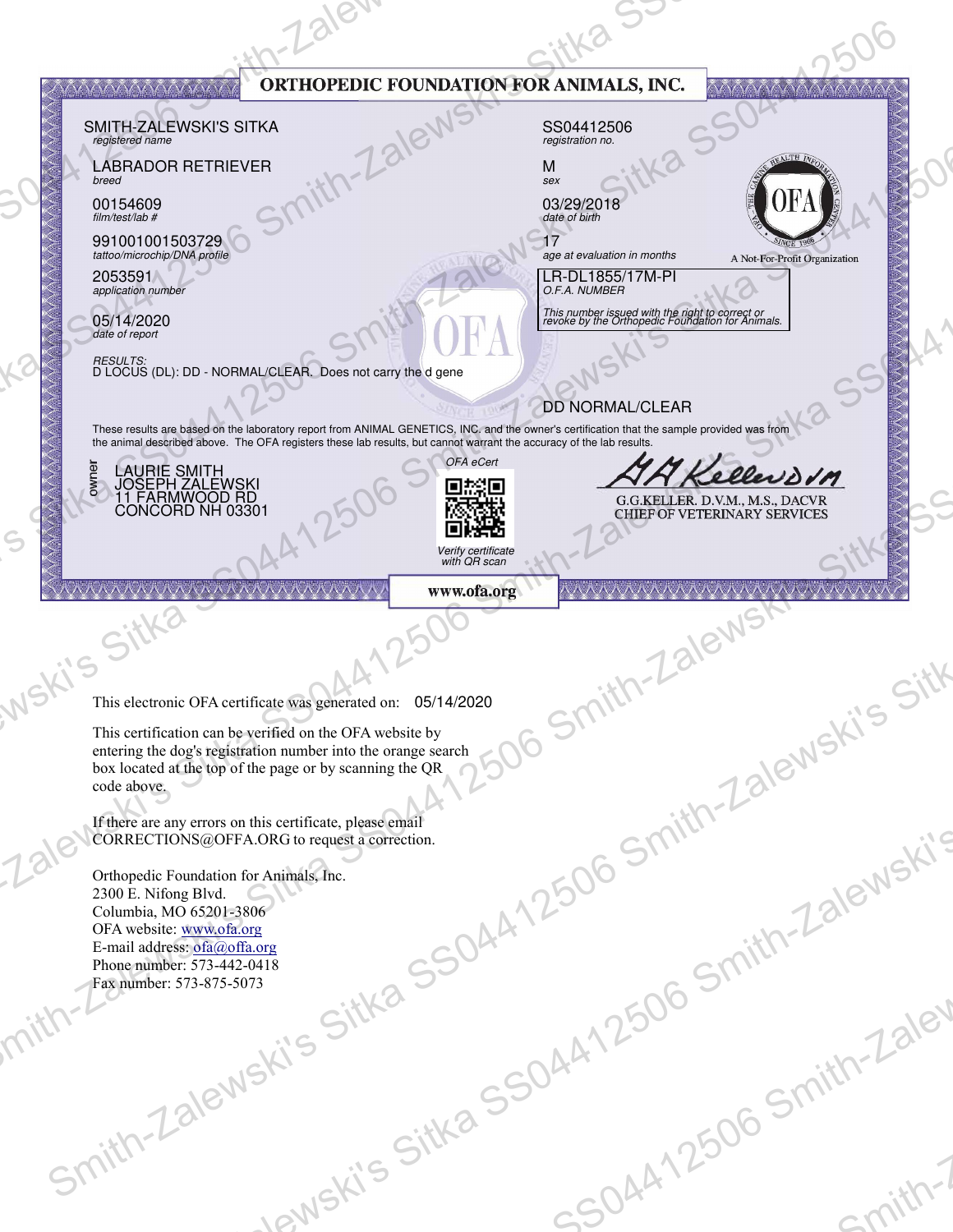|                                                             | AVAVAVAVAVAVAV V V V VAVAV                                                                                                                                                                                                                                          |                          | ORTHOPEDIC FOUNDATION FOR ANIMALS, INC. |                                                                                                                      | AV VAVAVAVAVAVAVAVAVAVA                                                         |              |
|-------------------------------------------------------------|---------------------------------------------------------------------------------------------------------------------------------------------------------------------------------------------------------------------------------------------------------------------|--------------------------|-----------------------------------------|----------------------------------------------------------------------------------------------------------------------|---------------------------------------------------------------------------------|--------------|
|                                                             | SMITH-ZALEWSKI'S SITKA<br>registered name<br><b>LABRADOR RETRIEVER</b>                                                                                                                                                                                              |                          |                                         | SS04412506<br>registration no.<br>M                                                                                  |                                                                                 |              |
|                                                             | breed<br>00154609<br>film/test/lab#                                                                                                                                                                                                                                 |                          |                                         | sex<br>03/29/2018<br>date of birth                                                                                   |                                                                                 |              |
|                                                             | 991001001503729<br>tattoo/microchip/DNA profile<br>2053591                                                                                                                                                                                                          |                          |                                         | age at evaluation in months<br>LR-DM1381/17M-PI                                                                      | A Not-For-Profit Organization                                                   |              |
|                                                             | application number<br>05/14/2020<br>date of report                                                                                                                                                                                                                  |                          |                                         | O.F.A. NUMBER<br>This number issued with the right to correct or<br>revoke by the Orthopedic Foundation for Animals. |                                                                                 |              |
|                                                             | RESULTS:<br>DEGENERATIVE MYELOPATHY (DM): N/N, TWO NORMAL COPIES OF THE GENE ASSOCIATED WITH DM SUSCEPTIBILITY                                                                                                                                                      |                          |                                         |                                                                                                                      |                                                                                 |              |
|                                                             | These results are based on the laboratory report from ANIMAL GENETICS, INC. and the owner's certification that the sample provided was from<br>the animal described above. The OFA registers these lab results, but cannot warrant the accuracy of the lab results. |                          |                                         | NORMAL                                                                                                               |                                                                                 |              |
|                                                             | LAURIE SMITH<br>JOSEPH ZALEWSKI<br>11 FARMWOOD RD<br>CONCORD NH 03301<br>š                                                                                                                                                                                          |                          | OFA eCert<br>D総局<br>磁磁                  |                                                                                                                      | AA Kellenson<br>G.G.KELLER. D.V.M., M.S., DACVR<br>CHIEF OF VETERINARY SERVICES |              |
| $\mathsf{S}% _{M_{1},M_{2}}^{\alpha,\beta}(\mathbb{R}^{N})$ |                                                                                                                                                                                                                                                                     |                          | Verify certificate<br>with QR scan      |                                                                                                                      |                                                                                 |              |
|                                                             | <b>AAAAAAAAA</b>                                                                                                                                                                                                                                                    | AA A A A A A A A A A A A | www.ofa.org                             | VAAAAAA                                                                                                              |                                                                                 |              |
| ws                                                          | C                                                                                                                                                                                                                                                                   |                          |                                         |                                                                                                                      |                                                                                 |              |
|                                                             | This electronic OFA certificate was generated on: 05/14/2020<br>This certification can be verified on the OFA website by                                                                                                                                            |                          |                                         |                                                                                                                      |                                                                                 |              |
|                                                             | entering the dog's registration number into the orange search<br>box located at the top of the page or by scanning the QR<br>code above.                                                                                                                            |                          |                                         |                                                                                                                      |                                                                                 |              |
|                                                             | If there are any errors on this certificate, please email<br>CORRECTIONS@OFFA.ORG to request a correction.                                                                                                                                                          |                          |                                         |                                                                                                                      | Smith-Zalewski's Sitk                                                           |              |
|                                                             | Orthopedic Foundation for Animals, Inc.<br>2300 E. Nifong Blvd.                                                                                                                                                                                                     |                          |                                         | .7506:                                                                                                               |                                                                                 |              |
|                                                             | Columbia, MO 65201-3806<br>OFA website: www.ofa.org<br>E-mail address: ofa@offa.org                                                                                                                                                                                 |                          |                                         |                                                                                                                      |                                                                                 |              |
|                                                             | Phone number: 573-442-0418<br>Fax number: 573-875-5073                                                                                                                                                                                                              |                          |                                         |                                                                                                                      | < 06 Smith-Zalewski's                                                           |              |
|                                                             |                                                                                                                                                                                                                                                                     |                          | - alewski's Sitka SSOAn                 |                                                                                                                      |                                                                                 | <b>13lev</b> |
|                                                             |                                                                                                                                                                                                                                                                     |                          | Wa SSOA.                                |                                                                                                                      | - Smith-'                                                                       |              |
| $S_{U}$                                                     |                                                                                                                                                                                                                                                                     |                          |                                         |                                                                                                                      |                                                                                 |              |
|                                                             |                                                                                                                                                                                                                                                                     | Jewski's                 |                                         | SOAATL                                                                                                               |                                                                                 | spitt?       |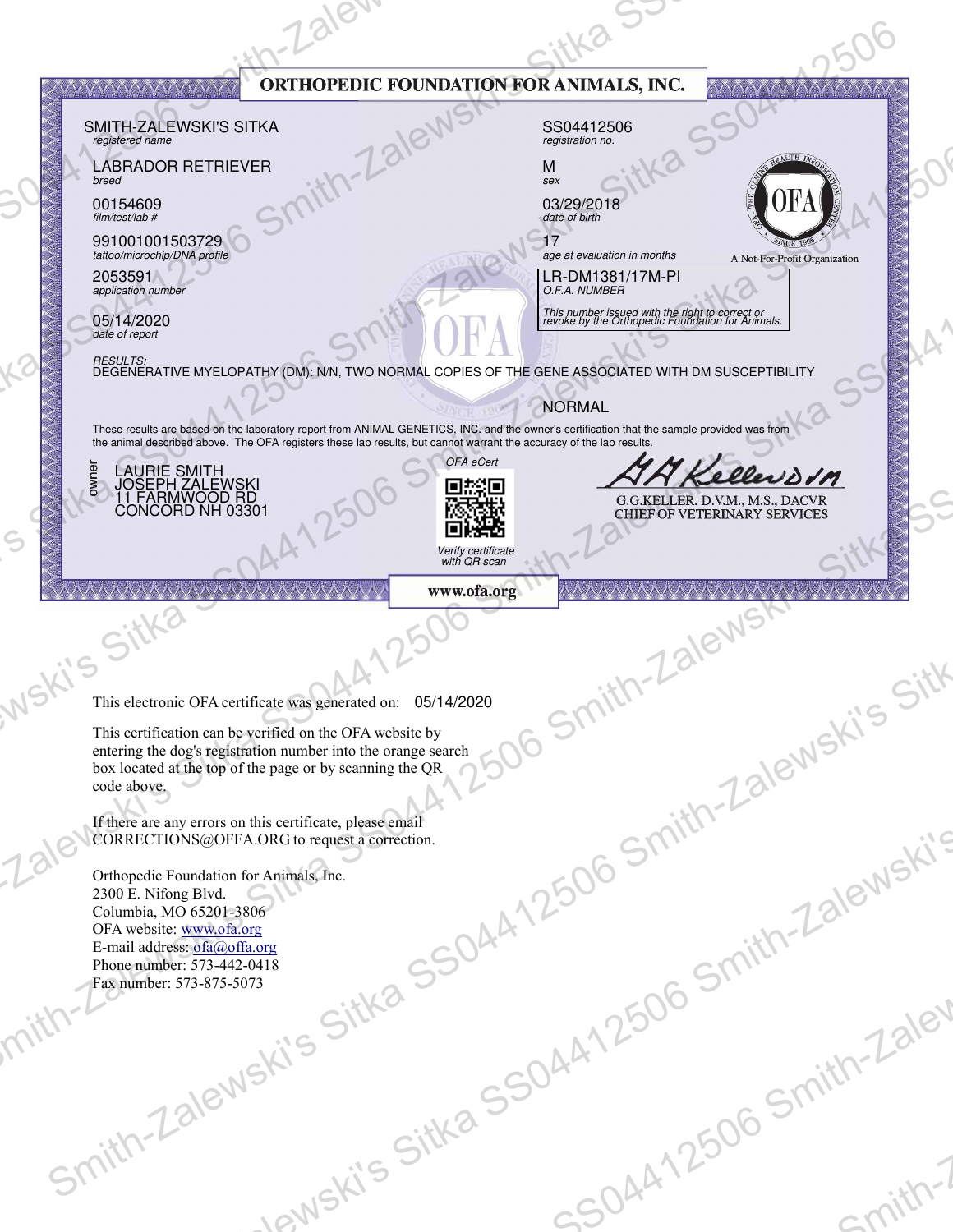|                                                             | AVAVAVAVAVAVAV V V V VAVAV<br>SMITH-ZALEWSKI'S SITKA<br>registered name<br><b>LABRADOR RETRIEVER</b><br>breed<br>00154609<br>film/test/lab #<br>991001001503729<br>tattoo/microchip/DNA profile<br>2053591<br>application number<br>05/14/2020<br>date of report<br>RESULTS:<br>EXERCISE INDUCED COLLAPSE (EIC): CARRIER                                               |                                     |                                                                             | ORTHOPEDIC FOUNDATION FOR ANIMALS, INC.<br>SS04412506<br>registration no.<br>M<br>sex<br>03/29/2018<br>date of birth<br>17<br>age at evaluation in months<br>LR-EIC5590/17M-PI-CAR<br>O.F.A. NUMBER<br>This number issued with the right to correct or<br>revoke by the Orthopedic Foundation for Animals.<br><b>CARRIER</b> | <b>ATA ATA ATA ATA ATA</b><br>A Not-For-Profit Organization                     |                        |
|-------------------------------------------------------------|------------------------------------------------------------------------------------------------------------------------------------------------------------------------------------------------------------------------------------------------------------------------------------------------------------------------------------------------------------------------|-------------------------------------|-----------------------------------------------------------------------------|------------------------------------------------------------------------------------------------------------------------------------------------------------------------------------------------------------------------------------------------------------------------------------------------------------------------------|---------------------------------------------------------------------------------|------------------------|
| $\mathsf{S}% _{M_{1},M_{2}}^{\alpha,\beta}(\mathbb{R}^{N})$ | These results are based on the laboratory report from ANIMAL GENETICS, INC. and the owner's certification that the sample provided was from<br>the animal described above. The OFA registers these lab results, but cannot warrant the accuracy of the lab results.<br>LAURIE SMITH<br>JOSEPH ZALEWSKI<br>11 FARMWOOD RD<br>CONCORD NH 03301<br>š<br><b>AAAAAAAAAA</b> | AA A A A A A A A A A A A            | OFA eCert<br>D談画<br>磁磁<br>Verify certificate<br>with QR scan<br>www.ofa.org | VAAAAAA                                                                                                                                                                                                                                                                                                                      | AA Kellevorn<br>G.G.KELLER. D.V.M., M.S., DACVR<br>CHIEF OF VETERINARY SERVICES |                        |
| vi'S                                                        | $C$ i"<br>This electronic OFA certificate was generated on: 05/14/2020<br>This certification can be verified on the OFA website by<br>entering the dog's registration number into the orange search<br>box located at the top of the page or by scanning the QR<br>code above.                                                                                         |                                     |                                                                             |                                                                                                                                                                                                                                                                                                                              | Smith-Zalewski's Sitk                                                           |                        |
|                                                             | If there are any errors on this certificate, please email<br>CORRECTIONS@OFFA.ORG to request a correction.<br>Orthopedic Foundation for Animals, Inc.<br>2300 E. Nifong Blvd.<br>Columbia, MO 65201-3806<br>OFA website: www.ofa.org<br>E-mail address: ofa@offa.org<br>Phone number: 573-442-0418<br>Fax number: 573-875-5073                                         |                                     |                                                                             | .7506:                                                                                                                                                                                                                                                                                                                       | < 06 Smith-Zalewski's                                                           |                        |
| $S_{U}$                                                     |                                                                                                                                                                                                                                                                                                                                                                        | - alewski's Sitka SSOAn<br>Jewski's | Wa SSO4-                                                                    | SOAATL                                                                                                                                                                                                                                                                                                                       | - Smith-'                                                                       | <b>13lev</b><br>spitt? |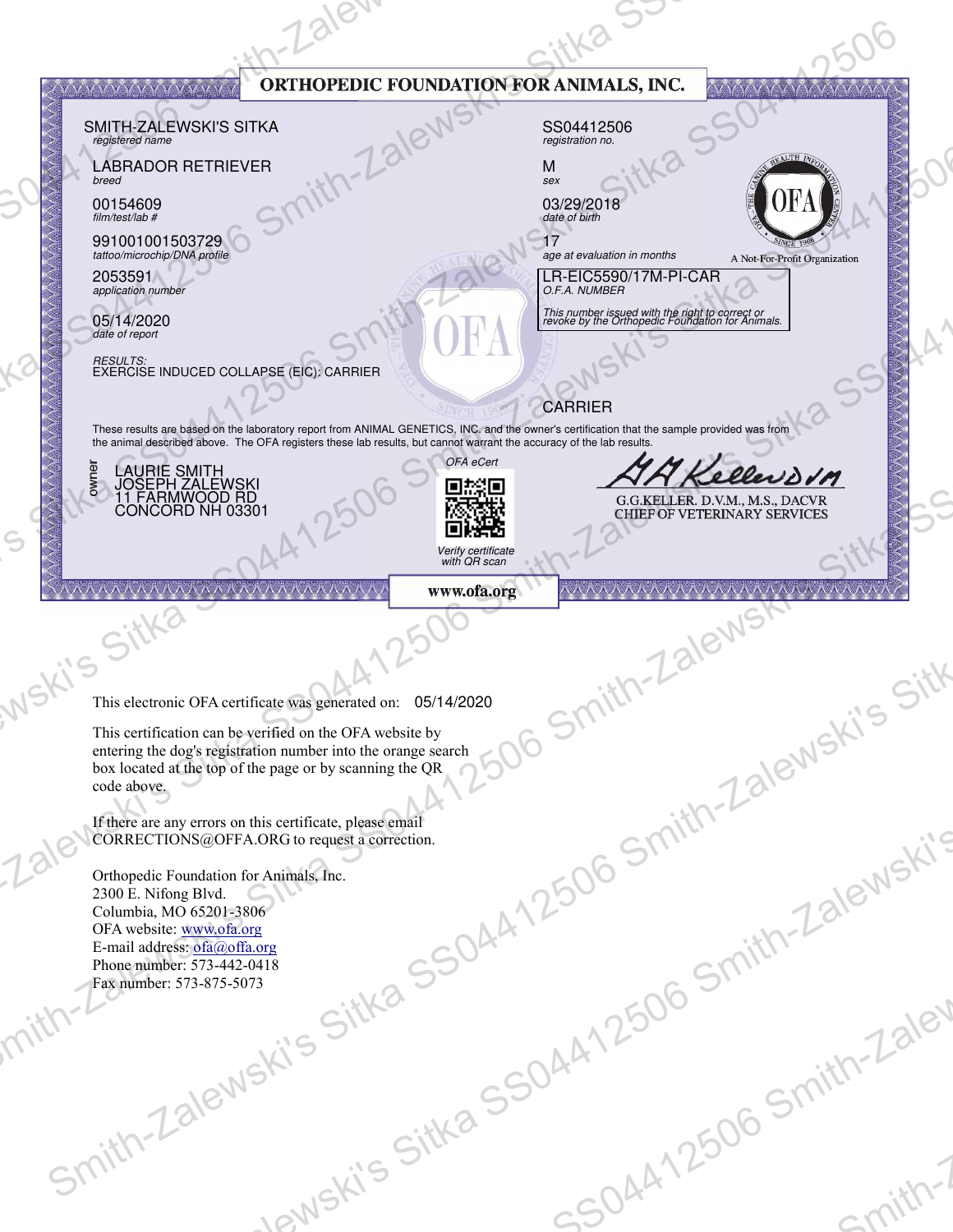| $\mathsf{S}% _{M_{1},M_{2}}^{\alpha,\beta}(\mathbb{R}^{N})$ | AVAVAVAVAVAVAV V V V VAVAV<br>SMITH-ZALEWSKI'S SITKA<br>registered name<br><b>LABRADOR RETRIEVER</b><br>breed<br>00154609<br>film/test/lab #<br>991001001503729<br>tattoo/microchip/DNA profile<br>2053591<br>application number<br>05/14/2020<br>date of report<br><i>RESULTS:</i><br>HEREDITARY NASAL PARAKERATOSIS (HNP): CLEAR<br>These results are based on the laboratory report from ANIMAL GENETICS, INC. and the owner's certification that the sample provided was from<br>the animal described above. The OFA registers these lab results, but cannot warrant the accuracy of the lab results.<br>LAURIE SMITH<br>JOSEPH ZALEWSKI<br>11 FARMWOOD RD<br>CONCORD NH 03301<br>š |                          | ORTHOPEDIC FOUNDATION FOR ANIMALS, INC.<br>OFA eCert<br>D談画<br>磁磁<br>Verify certificate<br>with QR scan | SS04412506<br>registration no.<br>M<br>sex<br>03/29/2018<br>date of birth<br>17<br>age at evaluation in months<br>LR-HNP1091/17M-PI<br>O.F.A. NUMBER<br>This number issued with the right to correct or<br>revoke by the Orthopedic Foundation for Animals.<br><b>CLEAR</b> | AV VAVAVAVAVAVAVAVAVAVA<br>A Not-For-Profit Organization<br>AA Kellevorn<br>G.G.KELLER. D.V.M., M.S., DACVR<br>CHIEF OF VETERINARY SERVICES |                        |
|-------------------------------------------------------------|-----------------------------------------------------------------------------------------------------------------------------------------------------------------------------------------------------------------------------------------------------------------------------------------------------------------------------------------------------------------------------------------------------------------------------------------------------------------------------------------------------------------------------------------------------------------------------------------------------------------------------------------------------------------------------------------|--------------------------|---------------------------------------------------------------------------------------------------------|-----------------------------------------------------------------------------------------------------------------------------------------------------------------------------------------------------------------------------------------------------------------------------|---------------------------------------------------------------------------------------------------------------------------------------------|------------------------|
| vis.                                                        | <b>AAAAAAAAAA</b><br>$C$ i"<br>This electronic OFA certificate was generated on: 05/14/2020<br>This certification can be verified on the OFA website by<br>entering the dog's registration number into the orange search<br>box located at the top of the page or by scanning the QR<br>code above.                                                                                                                                                                                                                                                                                                                                                                                     | AA A A A A A A A A A A A | www.ofa.org                                                                                             | VAAAAAA                                                                                                                                                                                                                                                                     | Smith-Zalewski's Sitk                                                                                                                       |                        |
|                                                             | If there are any errors on this certificate, please email<br>CORRECTIONS@OFFA.ORG to request a correction.<br>Orthopedic Foundation for Animals, Inc.<br>2300 E. Nifong Blvd.<br>Columbia, MO 65201-3806<br>OFA website: www.ofa.org<br>E-mail address: ofa@offa.org<br>Phone number: 573-442-0418<br>Fax number: 573-875-5073                                                                                                                                                                                                                                                                                                                                                          |                          |                                                                                                         | .7506:                                                                                                                                                                                                                                                                      | < 06 Smith-Zalewski's                                                                                                                       |                        |
|                                                             | $S_{U}$                                                                                                                                                                                                                                                                                                                                                                                                                                                                                                                                                                                                                                                                                 | Jewski's                 | - alewski's Sitka SSOAn<br>Wa SSO4-                                                                     | SOAATL                                                                                                                                                                                                                                                                      | - Smith-'                                                                                                                                   | <b>13lev</b><br>spitt? |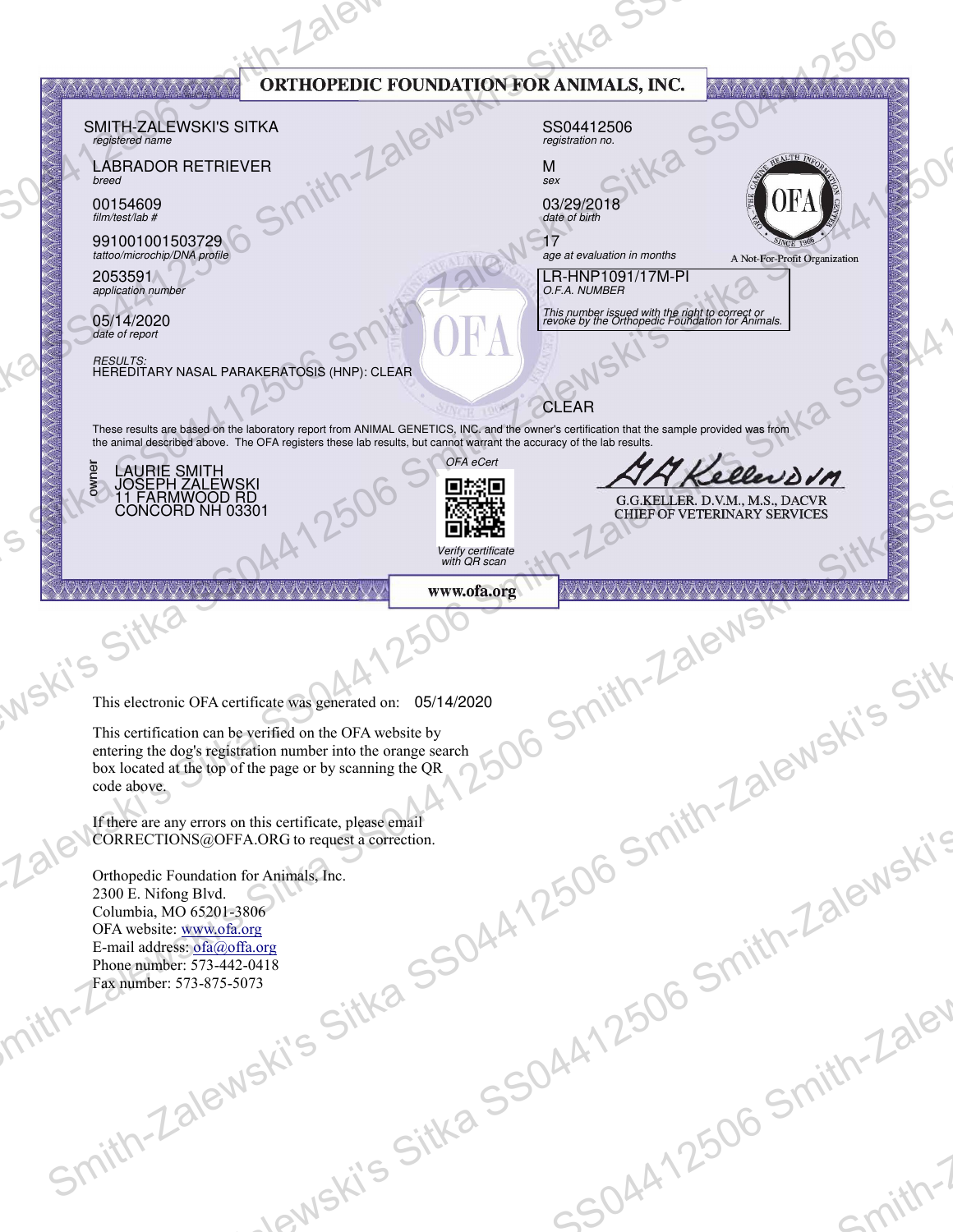| $\mathsf{S}% _{M_{1},M_{2}}^{\alpha,\beta}(\mathbb{R}^{N})$ | AVAVAVAVAVAVAV V V V VAVAV<br>SMITH-ZALEWSKI'S SITKA<br>registered name<br><b>LABRADOR RETRIEVER</b><br>breed<br>00154609<br>film/test/lab #<br>991001001503729<br>tattoo/microchip/DNA profile<br>2053591<br>application number<br>05/14/2020<br>date of report<br>RESULTS:<br>HYPERURICOSURIA (HU): N/N - HOMOZYGOUS NORMAL<br>These results are based on the laboratory report from ANIMAL GENETICS, INC. and the owner's certification that the sample provided was from<br>the animal described above. The OFA registers these lab results, but cannot warrant the accuracy of the lab results.<br>LAURIE SMITH<br>JOSEPH ZALEWSKI<br>11 FARMWOOD RD<br>CONCORD NH 03301<br>š |                          | OFA eCert<br>D談画<br>磁磁<br>Verify certificate<br>with QR scan | ORTHOPEDIC FOUNDATION FOR ANIMALS, INC.<br>SS04412506<br>registration no.<br>M<br>sex<br>03/29/2018<br>date of birth<br>age at evaluation in months<br>LR-HU212/17M-PI<br>O.F.A. NUMBER<br>This number issued with the right to correct or<br>revoke by the Orthopedic Foundation for Animals.<br>N/N NORMAL | <b>ATA ATA ATA ATA ATA</b><br>A Not-For-Profit Organization<br>AA Kellevorn<br>G.G.KELLER. D.V.M., M.S., DACVR<br>CHIEF OF VETERINARY SERVICES |                        |
|-------------------------------------------------------------|------------------------------------------------------------------------------------------------------------------------------------------------------------------------------------------------------------------------------------------------------------------------------------------------------------------------------------------------------------------------------------------------------------------------------------------------------------------------------------------------------------------------------------------------------------------------------------------------------------------------------------------------------------------------------------|--------------------------|--------------------------------------------------------------|--------------------------------------------------------------------------------------------------------------------------------------------------------------------------------------------------------------------------------------------------------------------------------------------------------------|------------------------------------------------------------------------------------------------------------------------------------------------|------------------------|
| vi'S                                                        | <b>AAAAAAAAAA</b><br>$C$ i"<br>This electronic OFA certificate was generated on: 05/14/2020<br>This certification can be verified on the OFA website by<br>entering the dog's registration number into the orange search<br>box located at the top of the page or by scanning the QR<br>code above.                                                                                                                                                                                                                                                                                                                                                                                | AA A A A A A A A A A A A | www.ofa.org                                                  | VAAAAAA                                                                                                                                                                                                                                                                                                      | Smith-Zalewski's Sitk                                                                                                                          |                        |
|                                                             | If there are any errors on this certificate, please email<br>CORRECTIONS@OFFA.ORG to request a correction.<br>Orthopedic Foundation for Animals, Inc.<br>2300 E. Nifong Blvd.<br>Columbia, MO 65201-3806<br>OFA website: www.ofa.org<br>E-mail address: ofa@offa.org<br>Phone number: 573-442-0418<br>Fax number: 573-875-5073                                                                                                                                                                                                                                                                                                                                                     |                          |                                                              | .7506:                                                                                                                                                                                                                                                                                                       | < 06 Smith-Zalewski's                                                                                                                          |                        |
|                                                             | $S_{U}$                                                                                                                                                                                                                                                                                                                                                                                                                                                                                                                                                                                                                                                                            | Jewski's                 | - alewski's Sitka SSOAn<br>Wa SSO4-                          | SOAATL                                                                                                                                                                                                                                                                                                       | - Smith-'                                                                                                                                      | <b>13lev</b><br>spitt? |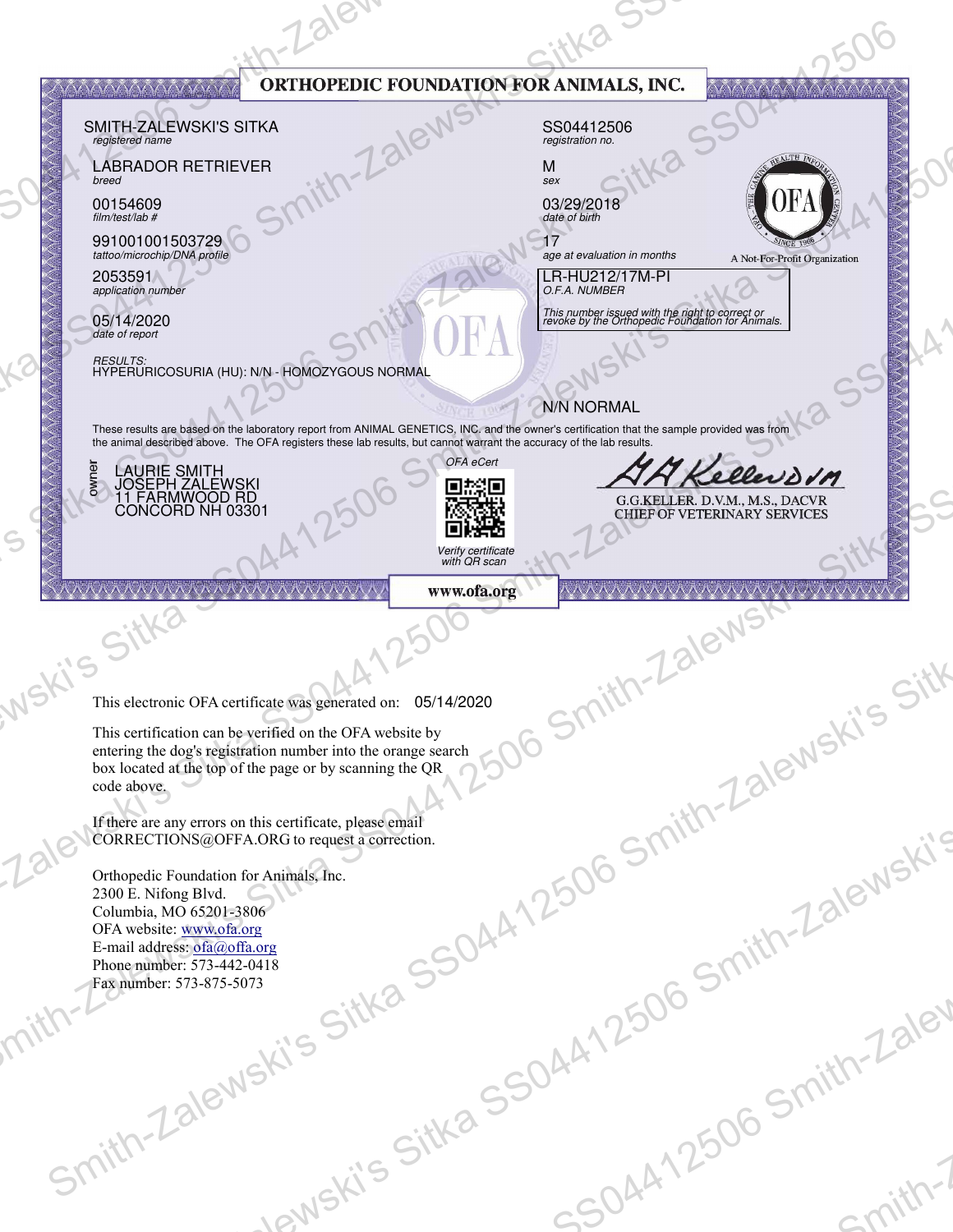|                                                             | AVAVAVAVAVAVAV V V V VAVAV<br>SMITH-ZALEWSKI'S SITKA<br>registered name<br><b>LABRADOR RETRIEVER</b><br>breed<br>00154609<br>film/test/lab #<br>991001001503729<br>tattoo/microchip/DNA profile<br>2053591<br>application number<br>05/14/2020<br>date of report<br><i>RESULTS:</i><br>PYRUVATE KINASE (PK) DEFICIENCY: NORMAL/CLEAR<br>These results are based on the laboratory report from ANIMAL GENETICS, INC. and the owner's certification that the sample provided was from<br>the animal described above. The OFA registers these lab results, but cannot warrant the accuracy of the lab results.<br>LAURIE SMITH<br>JOSEPH ZALEWSKI<br>11 FARMWOOD RD<br>CONCORD NH 03301<br>š |                          | OFA eCert                                                      | ORTHOPEDIC FOUNDATION FOR ANIMALS, INC.<br>SS04412506<br>registration no.<br>M<br>sex<br>03/29/2018<br>date of birth<br>age at evaluation in months<br>LR-PK187/17M-PI<br>O.F.A. NUMBER<br>This number issued with the right to correct or<br>revoke by the Orthopedic Foundation for Animals.<br>NORMAL/CLEAR | <b>ATA ATA ATA ATA ATA</b><br>A Not-For-Profit Organization<br>AA Kellevorn<br>G.G.KELLER. D.V.M., M.S., DACVR<br>CHIEF OF VETERINARY SERVICES |                        |
|-------------------------------------------------------------|-------------------------------------------------------------------------------------------------------------------------------------------------------------------------------------------------------------------------------------------------------------------------------------------------------------------------------------------------------------------------------------------------------------------------------------------------------------------------------------------------------------------------------------------------------------------------------------------------------------------------------------------------------------------------------------------|--------------------------|----------------------------------------------------------------|----------------------------------------------------------------------------------------------------------------------------------------------------------------------------------------------------------------------------------------------------------------------------------------------------------------|------------------------------------------------------------------------------------------------------------------------------------------------|------------------------|
| $\mathsf{S}% _{M_{1},M_{2}}^{\alpha,\beta}(\mathbb{R}^{N})$ | <b>AAAAAAAAAA</b><br>$C$ i"                                                                                                                                                                                                                                                                                                                                                                                                                                                                                                                                                                                                                                                               | AA A A A A A A A A A A A | D総局<br>磁磁<br>Verify certificate<br>with QR scan<br>www.ofa.org | VAAAAAA                                                                                                                                                                                                                                                                                                        |                                                                                                                                                |                        |
| vi'S                                                        | This electronic OFA certificate was generated on: 05/14/2020<br>This certification can be verified on the OFA website by<br>entering the dog's registration number into the orange search<br>box located at the top of the page or by scanning the QR<br>code above.<br>If there are any errors on this certificate, please email                                                                                                                                                                                                                                                                                                                                                         |                          |                                                                |                                                                                                                                                                                                                                                                                                                | Smith-Zalewski's Sitk                                                                                                                          |                        |
|                                                             | CORRECTIONS@OFFA.ORG to request a correction.<br>Orthopedic Foundation for Animals, Inc.<br>2300 E. Nifong Blvd.<br>Columbia, MO 65201-3806<br>OFA website: www.ofa.org<br>E-mail address: ofa@offa.org<br>Phone number: 573-442-0418<br>Fax number: 573-875-5073                                                                                                                                                                                                                                                                                                                                                                                                                         |                          |                                                                | .7506:                                                                                                                                                                                                                                                                                                         | < 06 Smith-Zalewski's                                                                                                                          |                        |
|                                                             | $S_{U}$                                                                                                                                                                                                                                                                                                                                                                                                                                                                                                                                                                                                                                                                                   | Jewski's                 | - alewski's Sitka SSOAn<br>Wa SSO4-                            | SOAATL                                                                                                                                                                                                                                                                                                         | - Smith-'                                                                                                                                      | <b>13lev</b><br>spitt? |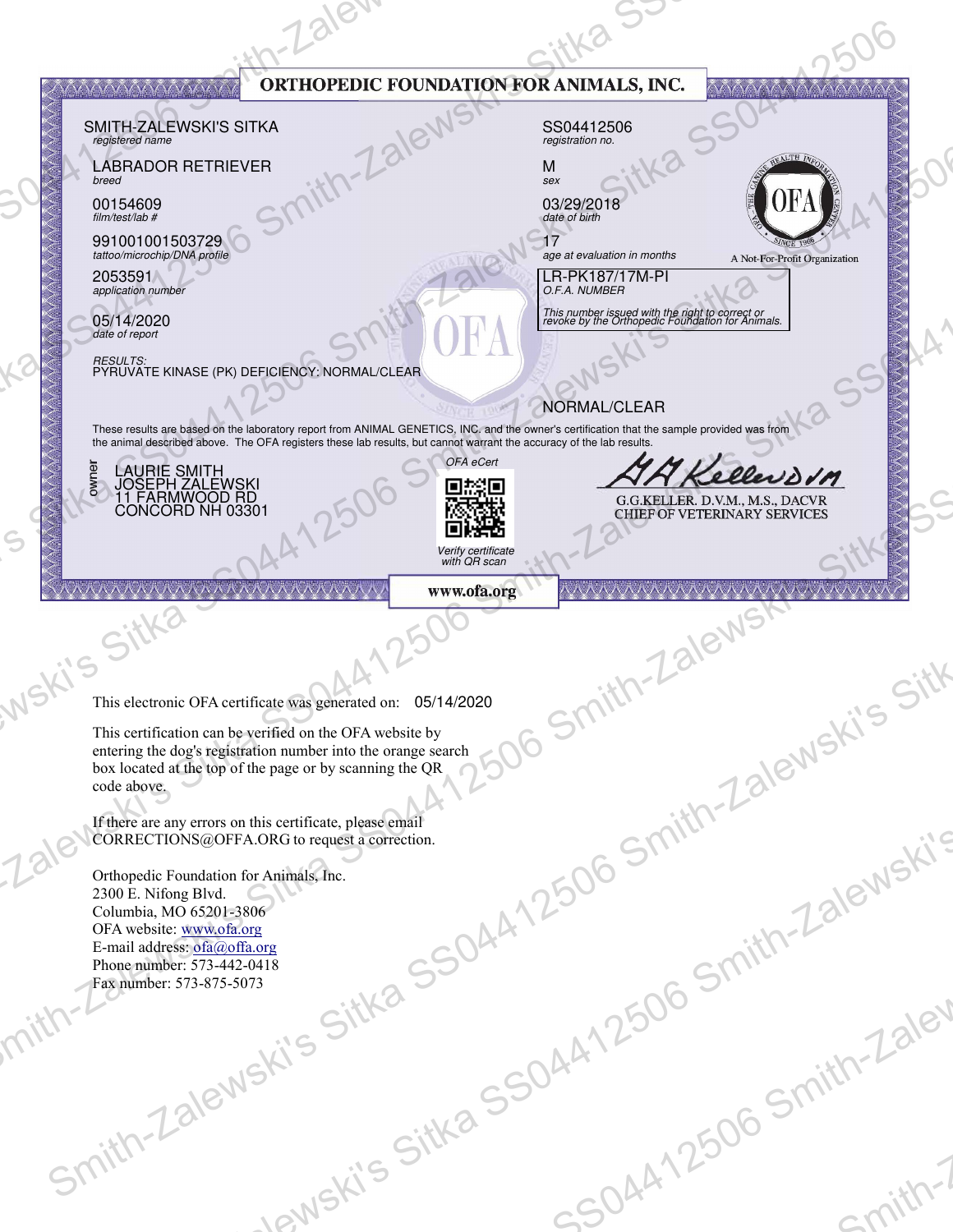|                                                             | <b>YAYAYAYAYAYAYAYAYAYAYA</b><br>SMITH-ZALEWSKI'S SITKA<br>registered name<br><b>LABRADOR RETRIEVER</b><br>breed<br>00154609<br>film/test/lab #<br>991001001503729<br>tattoo/microchip/DNA profile<br>2053591<br>application number<br>05/14/2020<br>date of report<br><b>RESULTS:</b><br>prcd - PROGRESSIVE RETINAL ATROPHY: CARRIER, BY PARENTAGE<br>GENOTYPIC CARRIER FOR PRCD-PRA.<br>These results are based on the laboratory report from ANIMAL GENETICS, INC. and the owner's certification that the sample provided was from<br>the animal described above. The OFA registers these lab results, but cannot warrant the accuracy of the lab results. |                                     | OFA eCert                                                      | ORTHOPEDIC FOUNDATION FOR ANIMALS, INC.<br>SS04412506<br>registration no.<br>M<br>sex<br>03/29/2018<br>date of birth<br>age at evaluation in months<br>LR-PRA2774/17M-PI-CAR-BP<br>O.F.A. NUMBER<br>This number issued with the right to correct or<br>revoke by the Orthopedic Foundation for Animals. | <b>AVAVAVAVAVAVAVAVAVAVA</b><br>A Not-For-Profit Organization<br>AA Kellenson |                        |
|-------------------------------------------------------------|---------------------------------------------------------------------------------------------------------------------------------------------------------------------------------------------------------------------------------------------------------------------------------------------------------------------------------------------------------------------------------------------------------------------------------------------------------------------------------------------------------------------------------------------------------------------------------------------------------------------------------------------------------------|-------------------------------------|----------------------------------------------------------------|---------------------------------------------------------------------------------------------------------------------------------------------------------------------------------------------------------------------------------------------------------------------------------------------------------|-------------------------------------------------------------------------------|------------------------|
| $\mathsf{S}% _{M_{1},M_{2}}^{\alpha,\beta}(\mathbb{R}^{N})$ | LAURIE SMITH<br>JOSEPH ZALEWSKI<br>11 FARMWOOD RD<br>CONCORD NH 03301<br>š<br><b>AAAAAAAAA</b>                                                                                                                                                                                                                                                                                                                                                                                                                                                                                                                                                                | AA A A A A A A A A A A A            | D総局<br>磁磁<br>Verify certificate<br>with QR scan<br>www.ofa.org | VAAAAAA                                                                                                                                                                                                                                                                                                 | G.G.KELLER. D.V.M., M.S., DACVR<br>CHIEF OF VETERINARY SERVICES               |                        |
| vi'S                                                        | C<br>This electronic OFA certificate was generated on: 05/14/2020<br>This certification can be verified on the OFA website by<br>entering the dog's registration number into the orange search<br>box located at the top of the page or by scanning the QR<br>code above.                                                                                                                                                                                                                                                                                                                                                                                     |                                     |                                                                |                                                                                                                                                                                                                                                                                                         | Smith-Zalewski's Sitk                                                         |                        |
|                                                             | If there are any errors on this certificate, please email<br>CORRECTIONS@OFFA.ORG to request a correction.<br>Orthopedic Foundation for Animals, Inc.<br>2300 E. Nifong Blvd.<br>Columbia, MO 65201-3806<br>OFA website: www.ofa.org<br>E-mail address: ofa@offa.org<br>Phone number: 573-442-0418<br>Fax number: 573-875-5073                                                                                                                                                                                                                                                                                                                                |                                     |                                                                | .7506:                                                                                                                                                                                                                                                                                                  | < 06 Smith-Zalewski's                                                         |                        |
| $S_{U}$                                                     |                                                                                                                                                                                                                                                                                                                                                                                                                                                                                                                                                                                                                                                               | - alewski's Sitka SSOAn<br>Jewski's | Wa SSOA.                                                       | SOAATL                                                                                                                                                                                                                                                                                                  | - Smith-'                                                                     | <b>13lev</b><br>spitt? |